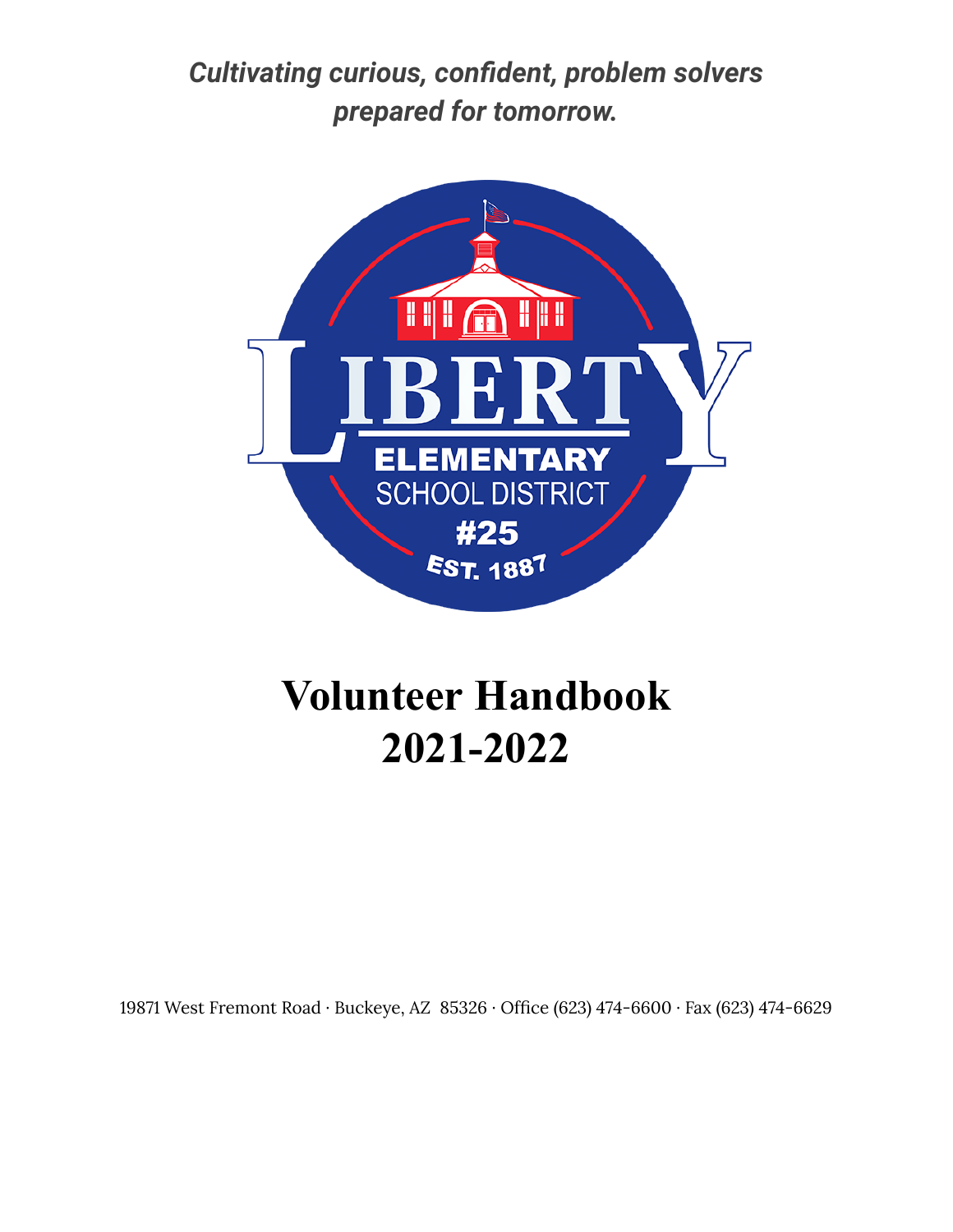| <b>TABLE OF CONTENTS</b>                       |    |
|------------------------------------------------|----|
|                                                |    |
| Introduction                                   | 3  |
| Volunteers and Visitors: What's the Difference | 3  |
| <b>Volunteer Opportunities</b>                 | 4  |
| Application/Registration                       | 4  |
| Volunteer Training/Powerpoint/ID Badge         | 5  |
| <b>Fingerprinting Process</b>                  | 5  |
| Sign in/Sign out Protocol                      | 5  |
| <b>Attendance Records</b>                      | 6  |
| Age Requirement                                | 6  |
| Insurance                                      | 6  |
| <b>Volunteer Guidelines</b>                    | 6  |
| <b>Volunteer Responsibilities</b>              | 8  |
| Working with Staff                             | 8  |
| Working with Students                          | 9  |
| <b>First Few Days</b>                          | 9  |
| <b>School Representation</b>                   | 10 |
| <b>Rewards of Volunteering</b>                 | 10 |

## **District Office Support Specialist - PH 623-474-6600**

### **Covid-19**

Liberty Elementary School District will continue to monitor the Covid-19 guidelines per the Centers for Disease Control, the Arizona Department of Education, the Arizona Department of Health Services, the Maricopa County Department of Public Health, state and local governments.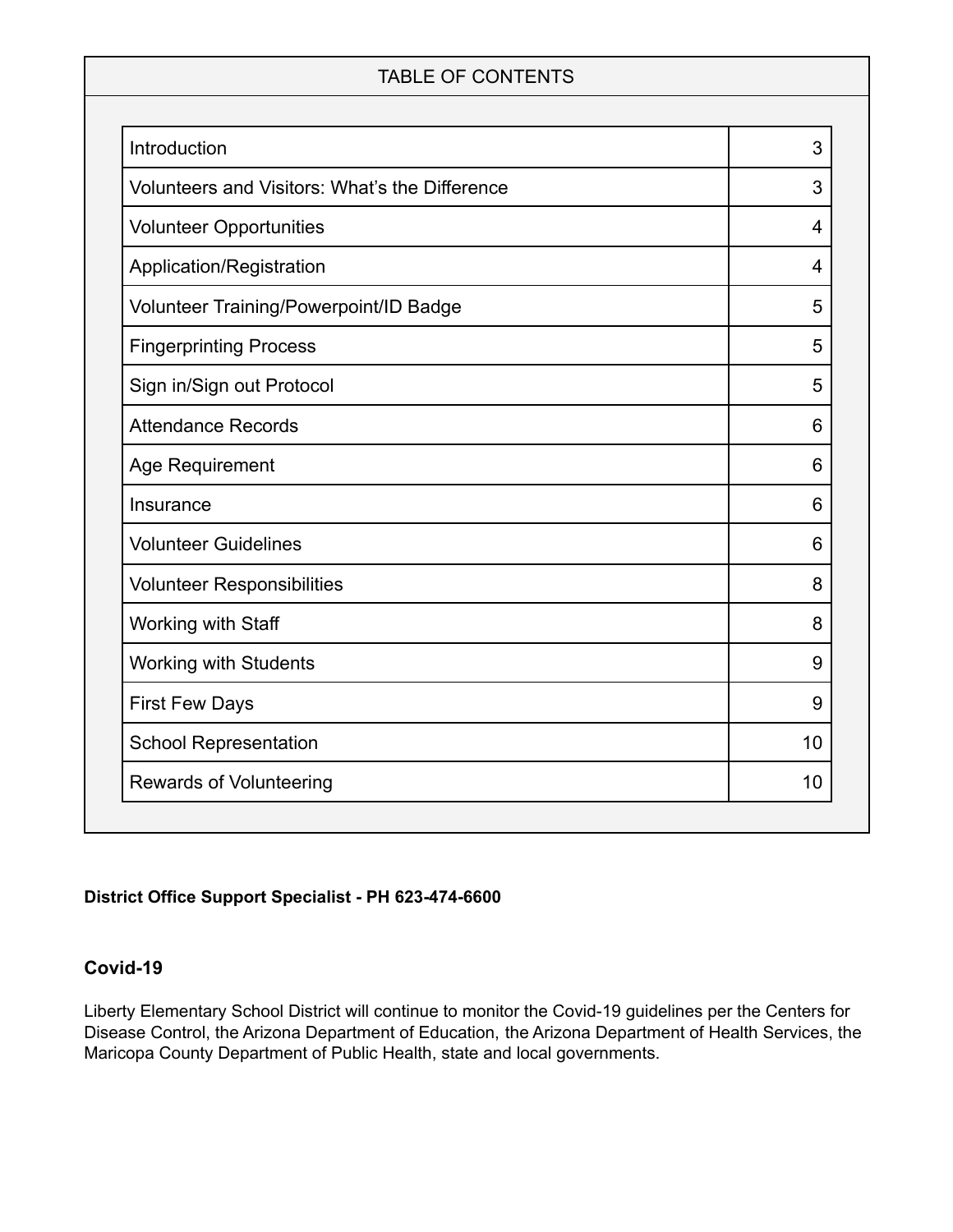## **Introduction**

The purpose of the Liberty Elementary School District (LESD) Volunteer Program is to assist schools in providing the highest quality education to each and every student. The services of volunteers are utilized in schools and district offices in order to accomplish the following:

- Enrichment of the learning opportunities for students
- Provide individual attention to students who may require additional supports in academics and social/emotional well-being
- Build school-home-community partnerships to maximize student connection
- Provide teachers with additional time to work with students
- Relieve teachers and support personnel of non-instructional tasks

A Volunteer is an individual who performs hours of service for a public agency for civic, charitable or humanitarian reasons without promise, expectation or receipt of compensation for services rendered.

A person is considered a Volunteer if they have signed up for and agreed to serve the school community in a scheduled and/or prearranged activity by a staff member. All volunteers are required to be fingerprinted on an annual basis.

Ever*y*one who cares about children and education is a potential volunteer. Prior teaching experience is not necessary. Volunteers can be parents, grandparents, college students and community members.

School Volunteers have talents that enrich the school program and are needed to promote the success of all students. LESD is always seeking volunteers who are willing to accept responsibility and some supervisory roles, possess high moral character, and align with LESD values.

### **Volunteers and Visitors: What's the Difference?**

Not every visitor to a school is a volunteer. A visitor is an individual who attends a school on sporadic occasions and for small increments of time. A visitor typically visits a school to meet with staff, pick up students during the school day or perform temporary, contractual and/or guest teacher service in which they receive payment.

Examples of a visitor include, but are not limited to, a district employee from another location, substitute and temporary employees, third-party contracted personnel, parents picking up students, meeting with teachers, or bringing classroom treats.

Individuals who are visiting a school, but not volunteering, do not need to be a registered volunteer. All visitors need to follow the school's sign-in procedures.

#### **● Visitor Responsibility**

- 1. Sign in and receive a visitor badge/sticker each time you visit.
- 2. Wear the badge/sticker so it is visible at all times during each visit.
- 3. Sign out and return the visitor badge/sticker at the end of each visit.
- 4. Do not perform volunteer services.
- **● School Responsibility**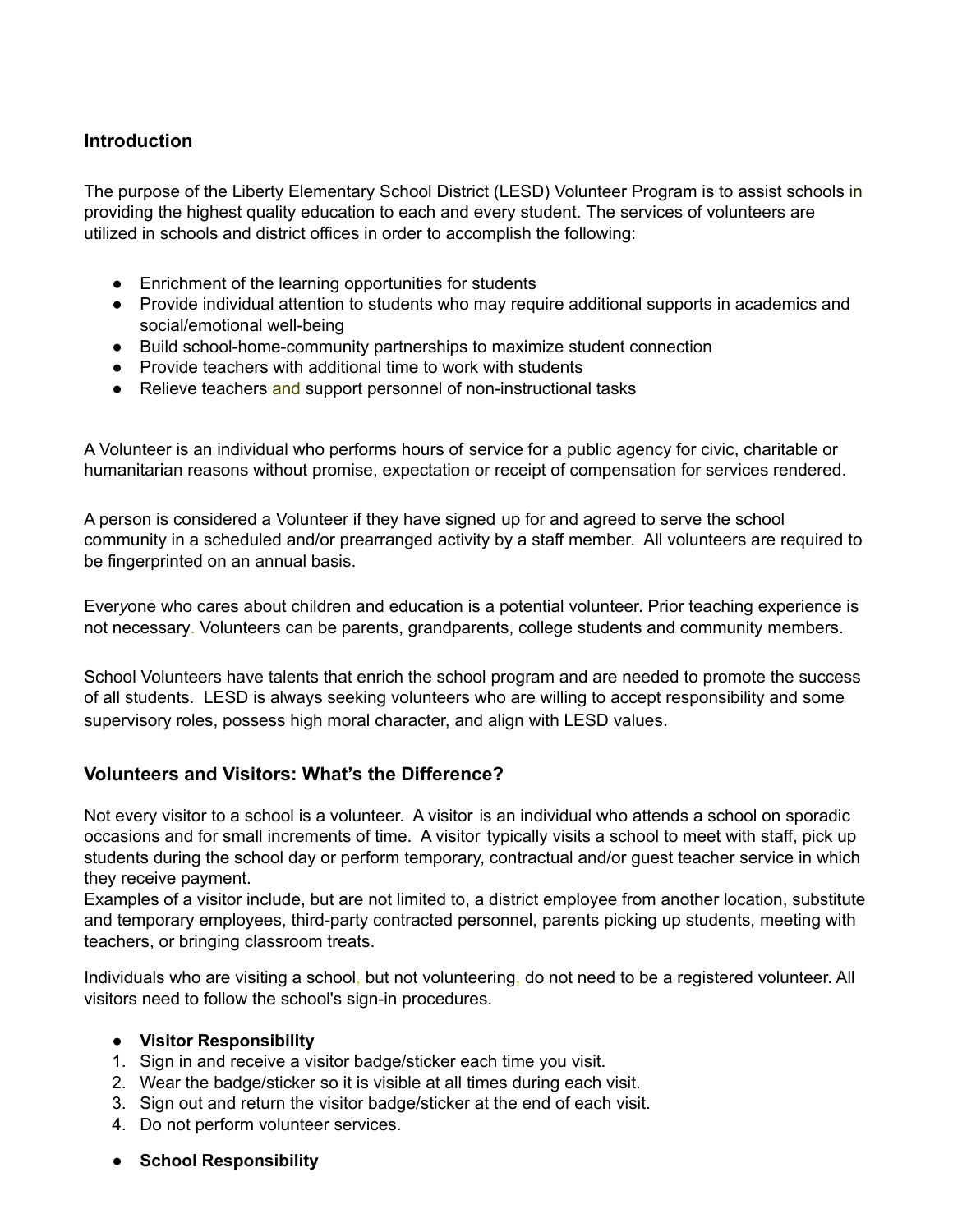- 1. Ensure visitor signs in and out at each visit.
- 2. Ensure visitor receives and returns a visitor badge/sticker at each visit.
- 3. Ensure the visitor does not perform volunteer services.

### **Volunteer Opportunities**

There are a wide variety of volunteer opportunities working with children as well as jobs for those who prefer not to work directly with students. Volunteers choose the jobs that interest them and decide how many hours and days they wish to contribute. Here is a sampling of volunteer opportunities.

| <b>Student Supervision</b><br>Outside of<br><b>Classrooms</b> | Supervises students in non-academic settings to ensure their safety and implement<br>procedures for the specific position. Even though these positions are not directly<br>related to curriculum, they are just as vital to our daily operations and allow school<br>staff to attend to lesson planning and preparation, small group tutoring, and<br>collaborating with staff and parents. These positions include but are not limited to<br>before and after school supervision: cross walks, entry and exit gates, parent drop-off<br>and pick-up areas, etc. It also includes lunch and recess supervision. |
|---------------------------------------------------------------|-----------------------------------------------------------------------------------------------------------------------------------------------------------------------------------------------------------------------------------------------------------------------------------------------------------------------------------------------------------------------------------------------------------------------------------------------------------------------------------------------------------------------------------------------------------------------------------------------------------------|
| <b>Classroom</b><br><b>Instructional</b><br><b>Volunteer</b>  | Works directly with individuals or small groups of students. Listens to students read,<br>reinforces basic math skills, or assists students with written assignments.                                                                                                                                                                                                                                                                                                                                                                                                                                           |
| <b>Classroom</b><br><b>Assistance Volunteer</b>               | Works with a teacher and performs tasks such as putting up bulletin boards,<br>correcting papers, photocopying and other jobs that will provide the teacher with more<br>time to plan for and teach students.                                                                                                                                                                                                                                                                                                                                                                                                   |
| <b>Office Clerical</b><br><b>Assistance</b>                   | Works with the school office staff to provide support and assistance with duties such<br>as sorting mail, answering the phone and photocopying.                                                                                                                                                                                                                                                                                                                                                                                                                                                                 |
| Library/Media<br>Volunteer                                    | Works with the media specialist by repairing and shelving books, doing clerical work<br>or preparing bulletin boards and displays. Volunteers may choose to work directly<br>with students helping them to locate and use library materials.                                                                                                                                                                                                                                                                                                                                                                    |

## **Application/Registration**

Members of the community who want to make a difference in the lives of children and support educators are encouraged to apply to become a volunteer at Liberty Elementary School District. Simply follow the steps below:

- 1. Parent, guardian or a community member expresses interest for volunteering (school or district office)
- 2. Complete an application.
	- a. Online: Log in to the District website www.liberty25.org Click on the District Services tab, Click on Human Resources, Click on the link for Volunteers, Inside the Volunteers page, click on the link to complete the Volunteer Application, Click Submit or click on the following link: Volunteer Application
	- b. Paper: If Volunteer does not have access to a computer, paper application forms will be available at either the school or District Office.
- 3. Human Resources will review and screen each Volunteer application prior to sending to site Principals for approval.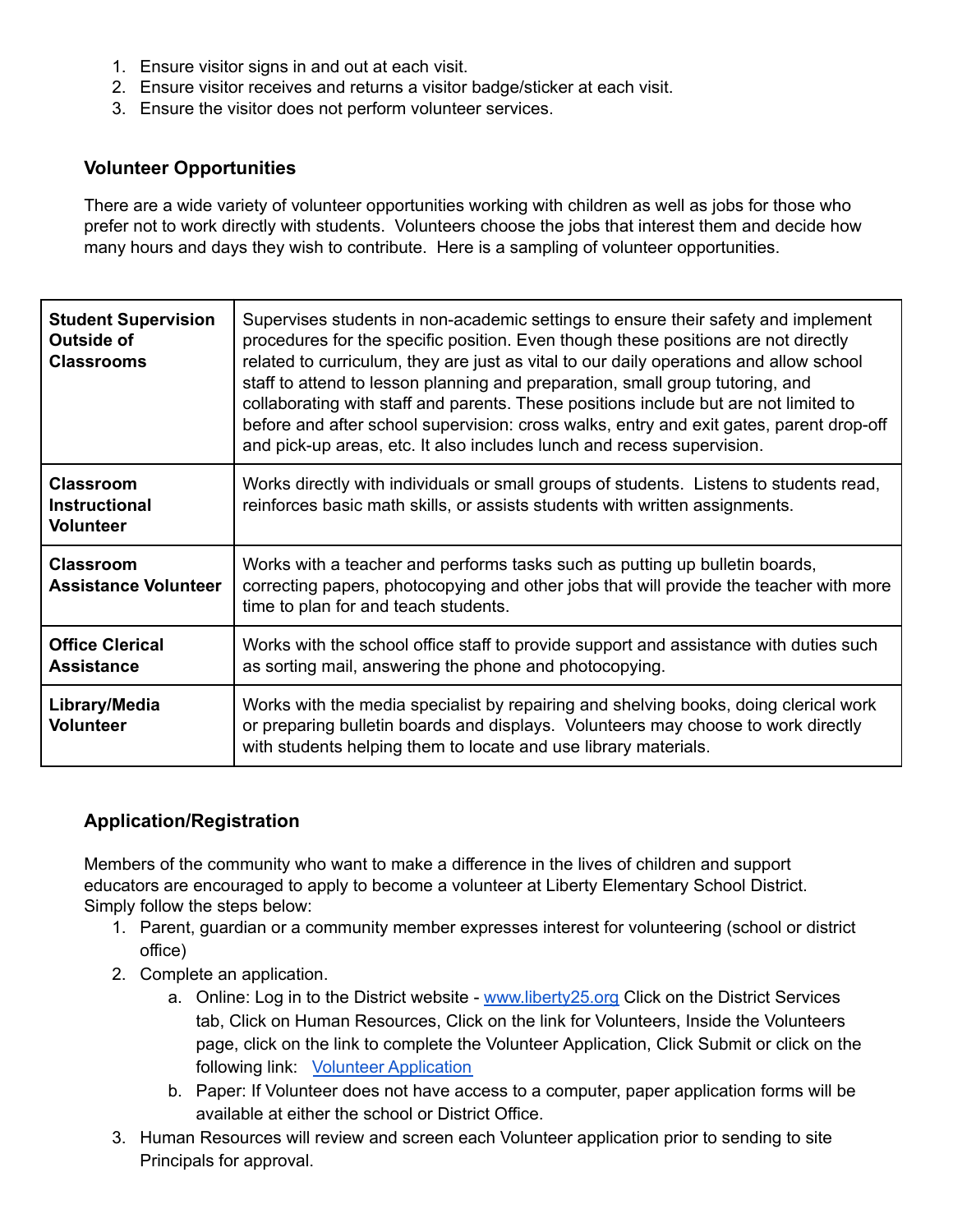- 4. Upon submission, receipt, and review of the *online* Volunteer application, Human Resources will distribute to site Principals for approval. If a *paper* application is submitted at the school site, front office staff must scan the copy to the District Office Support Specialist at the District Office.
- 5. Volunteers will be notified by the District Office Support Specialist regarding the next steps (fingerprinting, handbook review, training, and ID badge picture). When possible, larger groups will be organized and fingerprinting, handbook review, and training will take place at the District Office.

## **Volunteer Training**

The District Office Support Specialist will schedule a monthly training for new Volunteer applicants (see Volunteer tab on the District website). Additional trainings may be possible when necessary.

Each training will include the Volunteer Google Slide Presentation. The presentation will cover the contents of the handbook. In addition, Volunteers will need to complete the following Safe Schools trainings:

- Bloodborne Pathogens: Exposure/Prevention (22 minutes)
- FERPA: Confidentiality of Records (14 minutes)
- Child Abuse: Mandatory Reporting (27 minutes)
- Sexual Misconduct: Staff to Student (35 minutes)

At the conclusion of the slide presentation, the District Office Support Specialist will take a photo for the required Volunteer ID Badge, along with fingerprinting Volunteers, if needed. Volunteers will be required to fill out an affidavit which will be notarized at the training and have fingerprints taken. (Proof of identity is required at this time)

### **Fingerprinting Process**

All fingerprinting will be conducted by the District Office Support Specialist at the District Office. When possible, larger groups will be organized to maximize efficient operations of HR staff.

- 1. Fingerprint cards will be submitted to DPS weekly.
- 2. Results from DPS are expected in approximately 4-6 weeks
- 3. Upon Fingerprint approval, Volunteer will be notified by the District Office Support Specialist.
- 4. District Office Support Specialist will notify Principal and Office Manager that the Volunteer was approved and send ID badge to Office Manager
- 5. The fingerprint fee will be paid by the district.

#### *Note: Volunteer chaperones on overnight field trips must be fingerprinted and possess a AZ IVP Fingerprint Clearance Card prior to the approved overnight field trip.*

### **Sign In / Sign Out Protocol - ID Badge**

The safety of students and staff is the highest priority. LESD has established a protocol for approved volunteer sign in and sign out.

Upon entering campus, Volunteers will be required to sign in on the Volunteer Sign In / Out Log. At that time, front office personnel will provide the Volunteer with their ID Badge. ID Badges must be visible at all times while volunteers are on campus. Without the ID Badge, Volunteers could be mistaken for a visitor or a stranger on campus.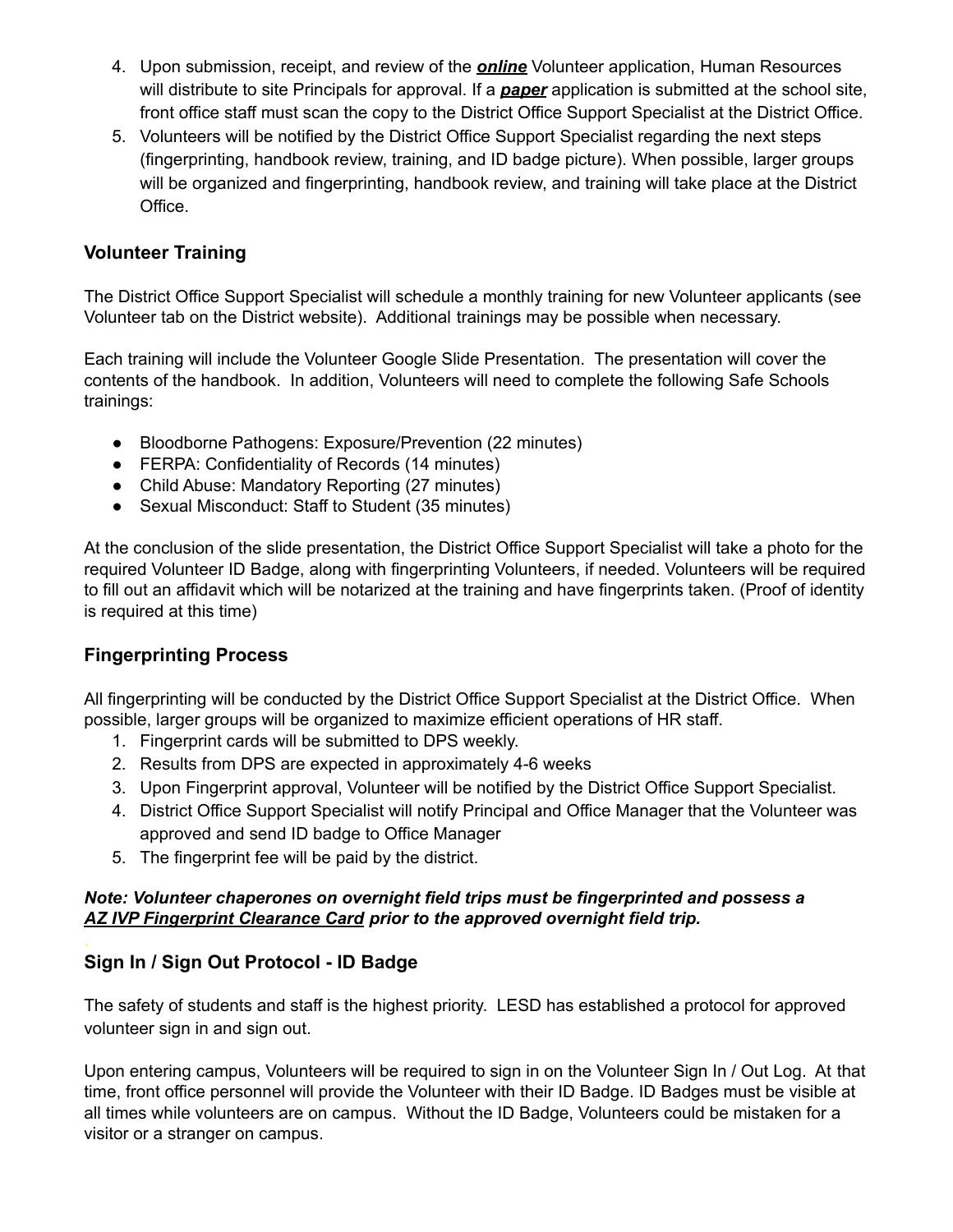When a Volunteer has completed all arranged activities for the day, the Volunteer will need to return the ID Badge to the front office and sign out on the Volunteer Sign In / Sign Out Log.

All ID badges must remain at the school site where Volunteering. When a volunteer discontinues participation in the Volunteer Program, the assigned school site must return the ID badge to Liberty District Office.

### **Attendance Records**

For security and liability insurance coverage reasons, the District must have a record showing the days and hours each volunteer works on campus. It is imperative that each time a Volunteer works on campus, they use the sign in / sign out log. A record of each volunteer's hours enables the school to evaluate its volunteer program and recognize volunteers for their valuable contribution to the district. Additionally, volunteers must maintain hours each year to remain active.

## **Age Requirement**

All volunteers must be over 18 years of age.

## **Insurance Coverage**

Volunteers are covered by the district's liability insurance policy while they are on campus and working under the direct supervision of the school staff. Volunteers must be registered at their school site and a record of volunteer hours must be maintained at the school office. For this reason, it is very important for all volunteers to sign in and out during each visit. Volunteers are not co*v*ered under the district's health and medical benefits or workers' compensation insurance.

### **Volunteer Guidelines**

- **Supervision of Volunteers:** School volunteers work under the direct supervision of the professional teaching staff and/or administration at the school. The school is responsible for the education, safety and well-being of each student. Any volunteer whose actions are not in the best interests of the school or students will be dismissed.
- **Student Discipline:** Students rarely have behavior problems while working with volunteers. Our school has a detailed discipline plan included in the Student Rights & Responsibilities Handbook. The responsibility for discipline rests with the school staff. Volunteers may not discipline students. Please make the teacher or administration aware of any discipline problems that arise while you are working with students.
- **Restrooms:** Volunteers are not permitted to use student restrooms under any circumstances. S**t**aff restrooms are located in the school offices and are available to volunteers.
- **Confidentiality:** Issues, challenges, behaviors, problems, and confidential information of students, their parents, and the staff should never be disclosed **to** anyone who does not have a professional right or need to know. Like teachers, volunteers are bound by a code of ethics to keep confidential matters within the school. The staff and students need to know the*y* can trust you. Please do not discuss a child's school progress or difficulties with his/her parents. This is the teacher's responsibility. Occasionally, a child might confide in you about family matters or personal problems. Please keep this information confidential. If you feel it is vital for the school to have this information in order to help the student, discuss the child's conversation with the teacher or principal in private.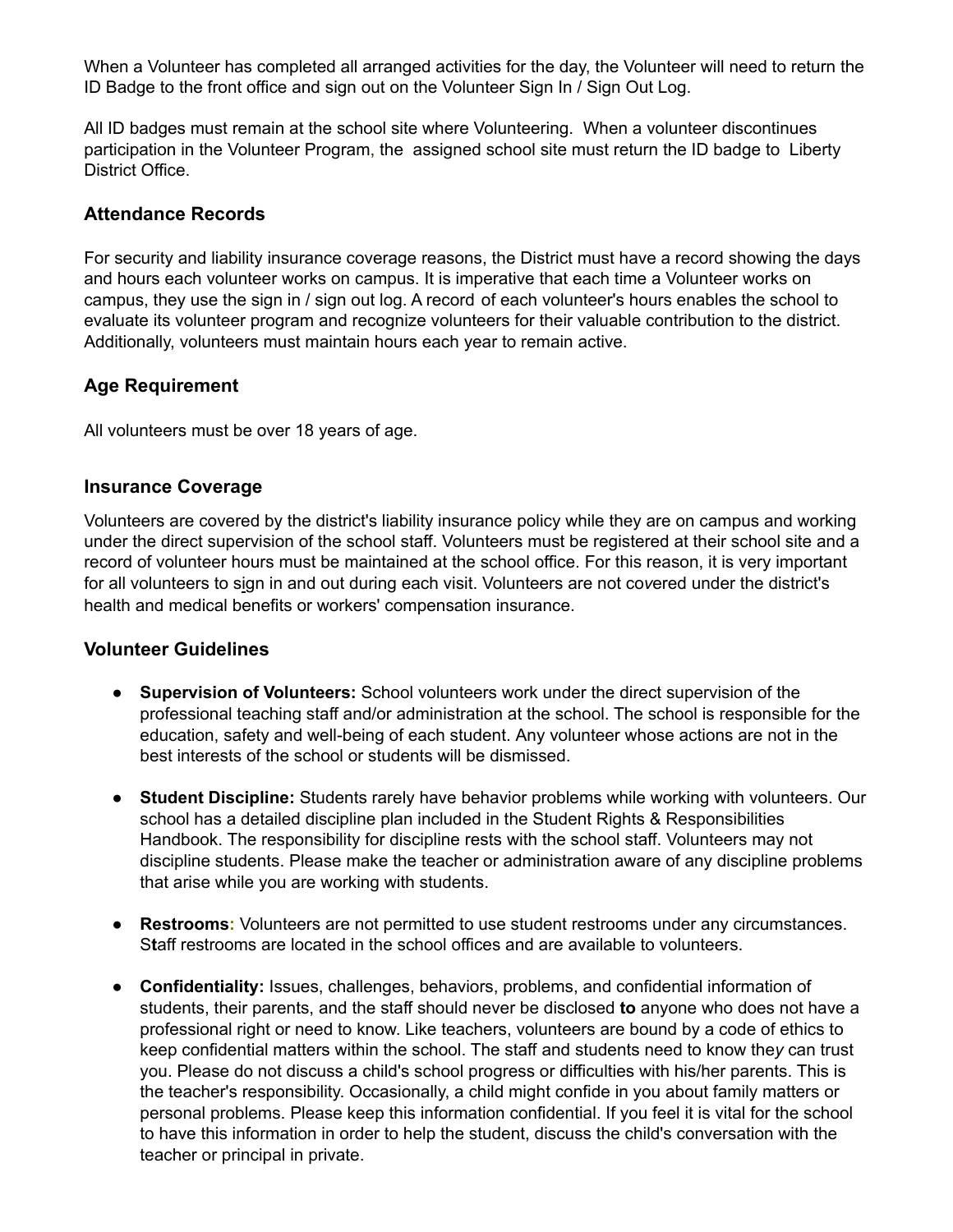- **● Mandatory Reporting:** Arizona State law (ARS 13-3620) requires school personnel (any district employee or any other person who has responsibility for the care or treatment of a minor) to report any case of suspected child abuse to Department of Child Safety (DCS) at 1-888-767-2445. Liberty Elementary School District guidelines recommend that volunteers should contact the principal and or health aide for reporting procedures and calling DCS. Police officers or DCS caseworkers may interview students in the investigation of child abuse. They must present picture identification. The investigator should be provided a room or place that will ensure privacy. The administrator need not be present unless the officer requests his/her presence for the comfort of the child. The investigator will be responsible for any notification of parents or victims or witnesses.
- **Dismissal of Students**: Volunteers may never dismiss a student from school. Children who must leave school early must receive permission from the school office. A parent or guardian must sign the student out before leaving. Under no circumstances may a volunteer take a student off campus.
- **Dress and Behavio**r: Take your lead from the school staff and dress appropriately for the job you are doing. Casual clothing is fine, but we ask that your attire follow the LESD dress code policy. Revealing clothing, tube tops, tank tops, and short-shorts are not acceptable.
- **Health**: If you are not feeling well, please don't try to keep up with your volunteer duties. You'll accomplish more in the long run if you allow yourself time to recuperate. Please call the school office and leave a message for the teacher or staff member with whom you work. Let them know in advance if you will be unable to volunteer on that da*y*. We are particularly concerned about keeping students and staff healthy. This is another reason for staying away from school if you have a contagious illness.
- Your Commitment: Before you agree to volunteer, carefully consider the commitment you are making. The work of volunteers is important work. Whether in the classroom, main office, media center, cafeteria or health office, the staff and students quickly become dependent upon volunteer assistance. Don't promise to volunteer more time than you will be able to provide. It's better to start out with a few hours per week and gradually build up to more hours or days if you find you have the additional time. The school will accept whatever hours you decide to volunteer.
- **Dependability:** Please be prompt and consistent. We know there will be times when you will be ill, on vacation, or unable to volunteer. Remember that the teacher will be expecting you on the days you are scheduled to volunteer - and so will the children. If you fail to show up at your appointed time on your appointed day, e*v*eryone is disappointed. Please call the school office and leave a message for the teacher or staff member with whom you work. Let them know in advance if you will be unable to volunteer on that da*y*.
- **School Rules:** Become familiar with the rules and policies of the school where you will be volunteering. It is a good idea to read through the school's handbook. Ask your supervising teacher or administrator to explain the school's policy for use of telephones, eating facilities, fire drills and emergency procedures. Use reasonable judgment in making decisions when there appears to be no policy or when the policy is not communicated.
- **Younger Children of Volunteers:** Volunteers may not bring non-enrolled children with them to school when volunteering.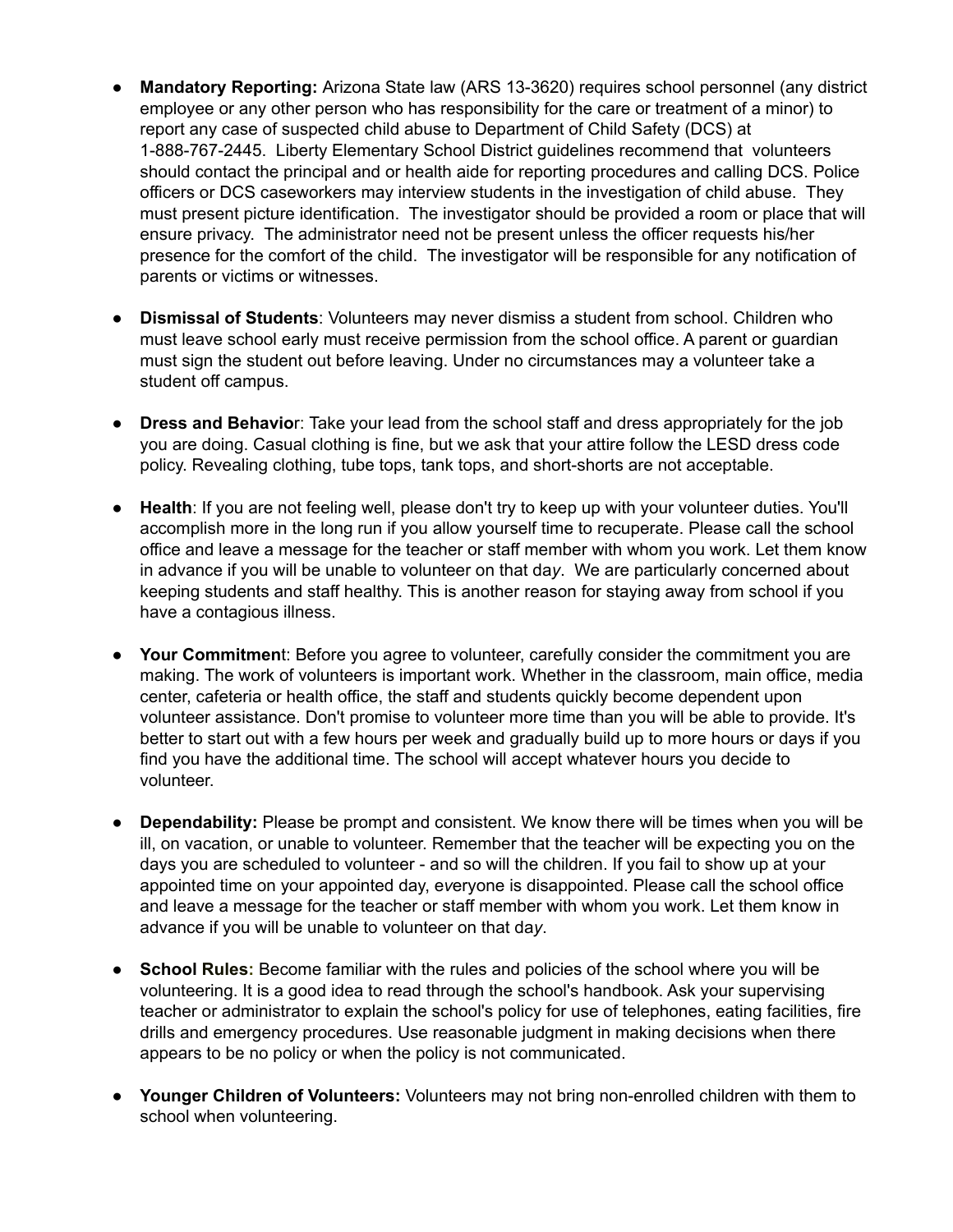# **Volunteer Responsibilities**

Volunteers are an important part of the educational team. The suggestions and opinions of volunteers are always welcome. It is the professional staff, however, that is held responsible by law for the decisions that are made regarding the instruction of students and the management of the school. For this reason, volunteers always work under the direct supervision of teachers and administrators.

The professional staff at your school is responsible for everything that goes on in your building, including student instruction, safety and discipline. Volunteers supplement and support the program, but *may not*:

- Provide the curriculum or teaching plan
- Discipline students
- Take over primary supervisory roles in a classroom for any period of time
- Be unsupervised with a student or group of students
- Have access to students' permanent record files (psychological records, grades, health histories, etc.)
- Diagnose student needs
- Evaluate achievement
- Counsel students
- Drive District vehicles
- Give any food to students
- Discuss student progress with parents
- Give students advertisements or fund solicitations

### **Working with Staff**

The staff will appreciate your willingness to be a part of the educational team. Teachers and support personnel will come to depend upon your assistance.

Below is a list of helpful tips for effective volunteering:

- Working effectively with the staff begins with letting the staff you are working with get to know you. In addition, it is helpful to inform personnel of the types of jobs you have an interest in doing along with the special areas of skill you bring so your services can be fully utilized.
- If you've never been a school volunteer, there are many new and exciting things to learn about volunteering. Please be aware that some staff members have never had an opportunity to work with volunteers before. This will be a new experience for them as well.
- Effective communication is critical in all working relationships. The staff will welcome your questions and comments. If you don't understand something, please ask.
- Volunteering should be an enjoyable and rewarding job. If you are unhappy or concerned about an issue, discuss the situation with the school Principal.
- We all have different ways of doing things. When you have been assigned a task, make certain you know exactly how the teacher expects the job to be done. Ask for clear directions and, if necessary, ask that the teacher give you samples or demonstrate how tasks are to be performed.
- The opportunity to learn new skills is one of the benefits of being a school volunteer. Be willing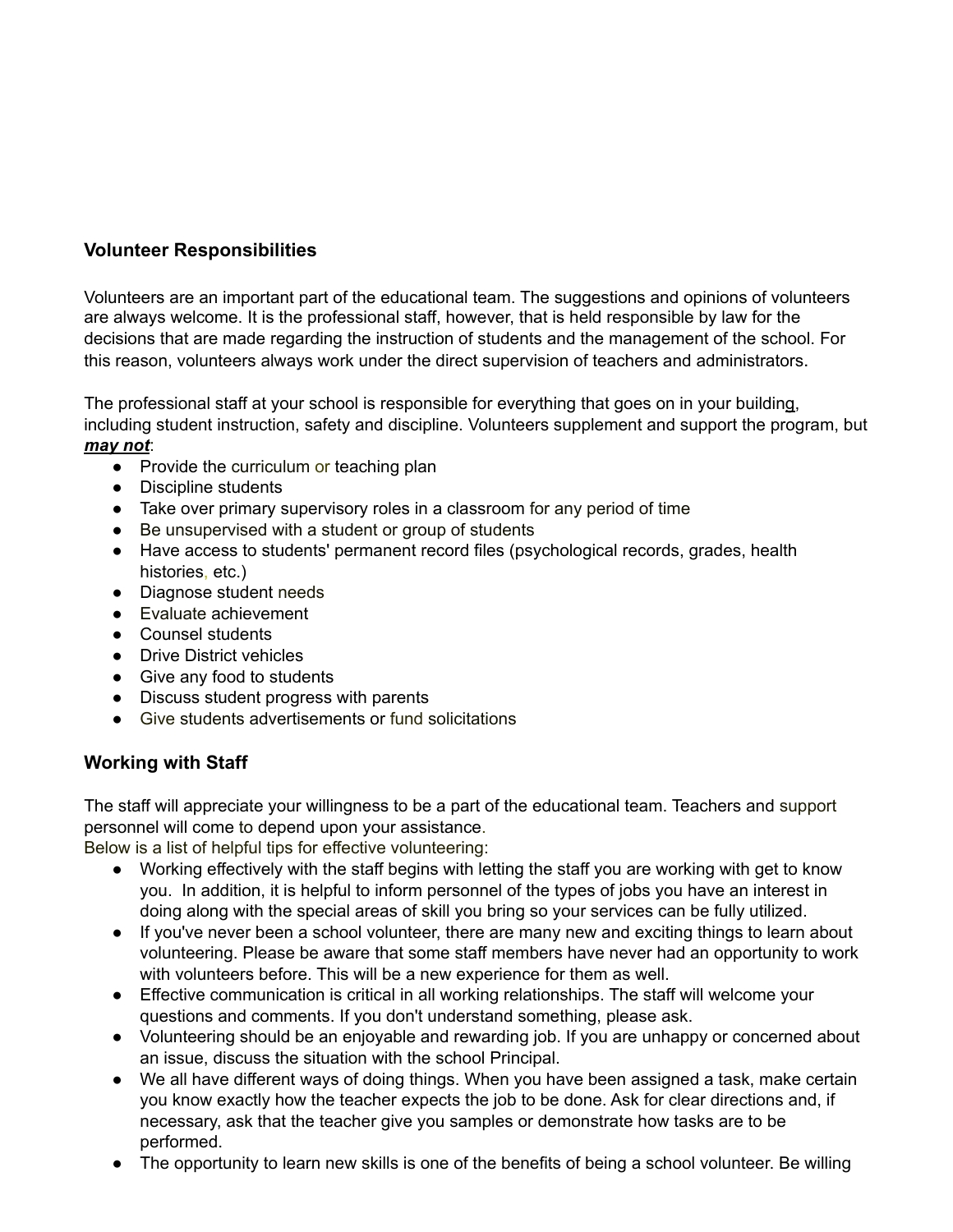to try new tasks assigned by the staff, but accept only as much responsibility as you are comfortable with.

- Please arrive for your scheduled time promptly and give the staff plenty of notice when you won't be available at your scheduled time.
- The staff often relies upon volunteers to do routine jobs such as preparing learning aids and organizing materials. Since volunteers are able to assist with these important tasks, teachers are free to spend more time working with students or planning for quality instruction.

## **Working with Students**

- Get to know the students and build relationships. A child's name is very important. Make every effort to pronounce and spell each child's name correctly.
- Closely observe the techniques used by the teacher. For consistent and effective delivery, try to model these instructional methods when working with students.
- Accept children as they are. Each child is unique. Some children may be very different from your own children. Be ready to accept these differences in background, values, skills, and aspirations.
- Be firm with students, but also warm and friendly. Let each child know that you care about him/her. Your individual attention will be important.
- Encourage and praise students. Use positive comments that will encourage children to feel good about themselves even when they are having difficulty. Avoid saying anything that will make students feel negatively about themselves or affect their ability to learn. Be ready to praise children for every success.
- Encourage students to do their own thinking. Try not to give students the answers before they have had an opportunity to solve questions on their own. Give children plenty of time to answer your questions. Silence often means that a child is thinking. Beware of the occasional students who may try to get you to do their work for them.
- Follow the teacher's lead. Always be consistent with the teacher's rules for classroom behavior. Don't allow children to do things that their teacher doesn't allow, Remember, the teacher is always available and ready to handle discipline problems. Make sure the children with whom you are working do not disturb the rest of the class.
- Reinforce positive behavior. When children (especially younger students) are behaving well, always let them know how proud you are of them and how much you appreciate their effort. This will encourage them to try even harder. If possible, do not pay attention to a child who shows minor misbehavior problems but do note things the child is doing well and praise him/her for it.
- It's OK if you don't know all of the answers. Admit to the children that you don't know the answer or aren't sure what to do. Work the answers out together with students or feel free to ask the teacher for assistance.
- Keep students on task. You'll want the children to learn as much as possible during the short time they spend with you. Try and keep the lesson or activity moving. Try to avoid letting one or more students get you or the group off track for long periods of time by discussing topics that have nothing to do with the lesson.
- Under no circumstances should you leave a student or small group of students without supervision. Always be fully aware of what students are doing at all times.
- Your positive *w*ords of encouragement will go a long way in helping students become excited about learning. Younger children may also enjoy stars, stickers, stamps and special little notes of praise from the volunteer. You and the teacher can discuss the use of these motivational materials.

## **Your First Few Days**

The first days are usually the busiest because there are so many new people to meet and things to learn. As you become more familiar with the school and your assignment, you will feel more at home.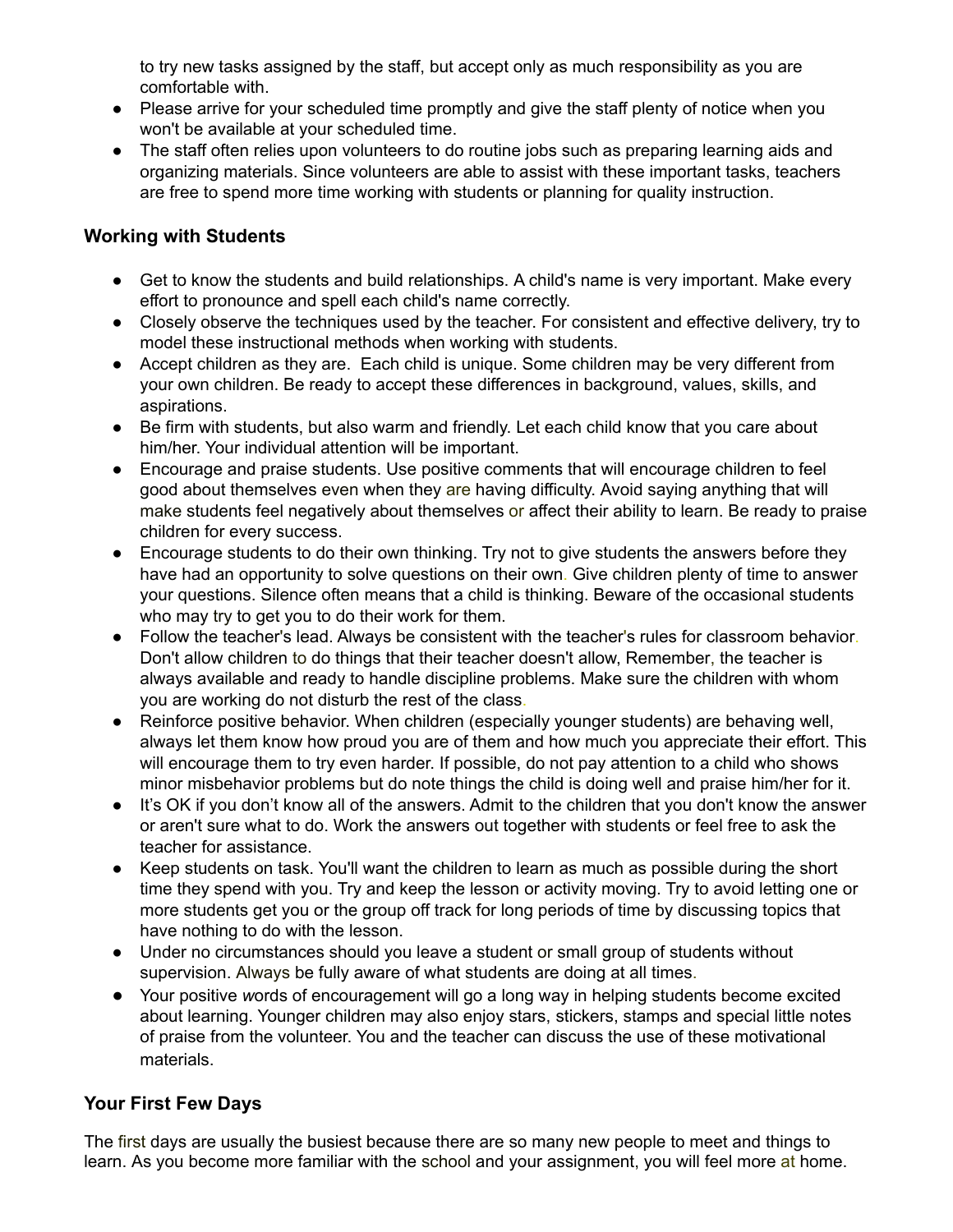Here are some suggestions to make the experience more fruitful:

● **Initial Visit -** At your initial visit to the school, the school delegate will give you a tour of the school. This will provide you with an opportunity to learn your way around the school and be introduced to key people. Please consider the Optional Areas of Consideration when you begin volunteering. If you have any other questions or concerns, add them to the list.

## ● **Optional Areas of Consideration**

- Plan to consider these ideas:
	- Days and times you will work
	- How you will let the teacher know if you are unable to work at your assigned time
	- Alternate plans for days when the teacher is absent and a substitute is in charge of the class
	- How the teacher will tell you of your day's assignments
	- How you will tell the teacher what you have accomplished during the day, performance of students with whom you have worked, need for materials, etc.
	- Where to leave your personal belongings
	- Location of materials and workspace for your use
	- Classroom rules and teacher's discipline policy
	- Procedure for letting the teacher know when a child is having a discipline problem that requires his*/*her attention
	- Daily class schedule
	- Alternate plans if a student with whom you work is absent
	- Student roll and/or seating chart
	- Other questions or concerns
- **Take Time to Observe** if you'll be working with students, the first day or two in the classroom might be spent observing the teacher and children. You'll become familiar with the teaching style your supervising teacher uses. You'll also observe what acceptable behavior is for students and what is not, how much freedom is allowed, and what the daily routine is like. If you are observing, *y*ou can also work on various tasks the teacher will assign such as correcting papers, filing and preparing learning materials. You'll want to get up from time to time and move among the students as they are working. Don't hesitate to ask individual children what they are doing. Students love to have the opportunity to explain their assignments.

## **You Represent the School**

As a volunteer, you not only serve the needs of the children, you also provide a vital link between the school and the community. Students, their parents, and the community will view you as a representative of the school. They will pay close attention to what you say about the staff and the educational programs. Sometimes the community hears about the negative aspects of education or stories about the few students who misbehave. Because of your volunteer experience, you'll be able to share the many positive things that students and staff are doing. You'll have an opportunity to let the community know what's going right in our schools.

## **Rewards of Volunteering**

We know you'll enjoy your volunteer experience. Each year, many volunteers tell us they receive so much more in return for what they contribute to the program. By sharing your time with our students and staff you will:

- Be given the opportunity to use your skills and talents
- Gain a better understanding of how children learn
- Have a chance to meet and work with teachers and other volunteers
- Know the work you are doing directly affects the quality of education for the children of our